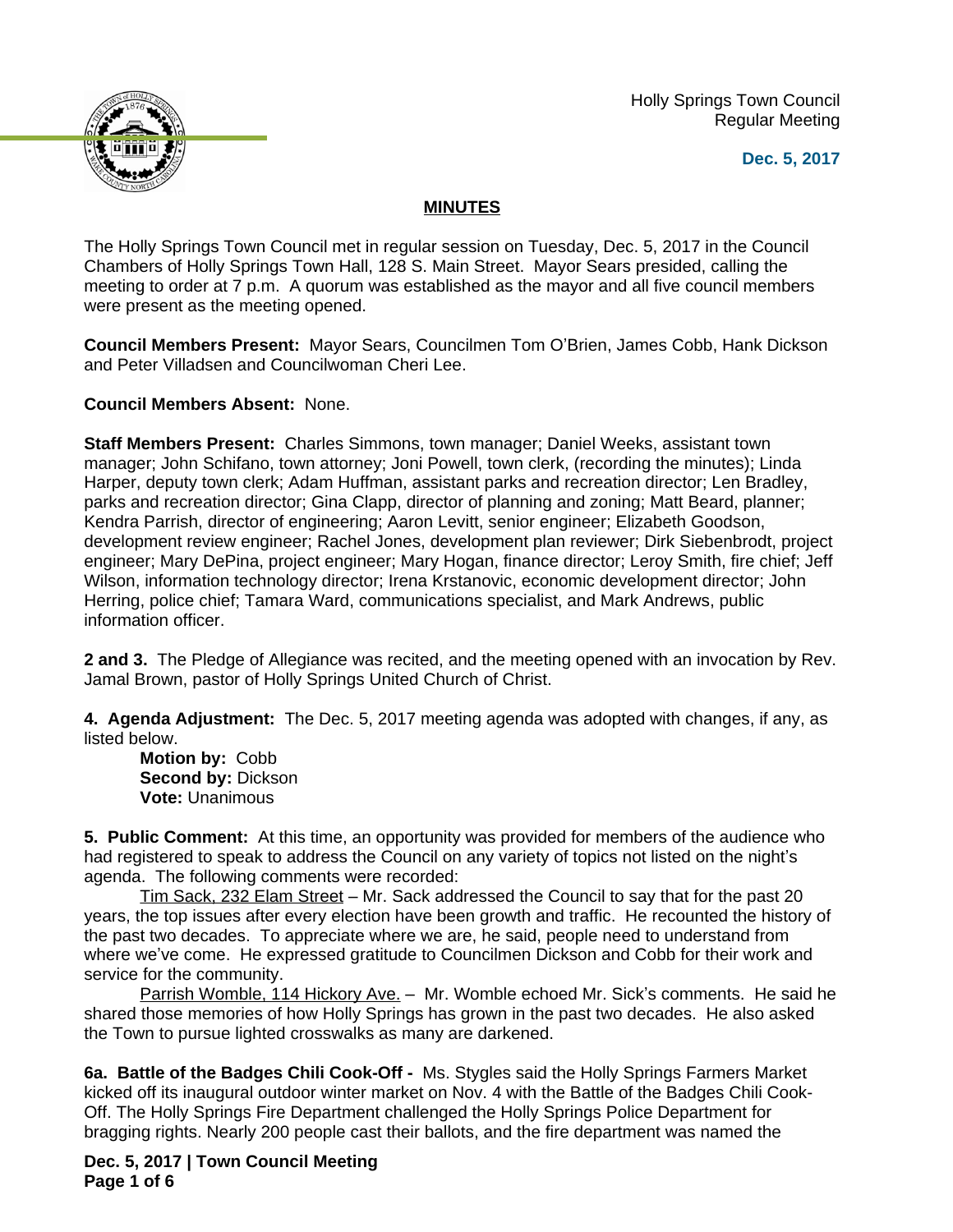winner. Also, both the police and fire departments collected money for local charities as a part of this event.

She thanked both departments for participating and for their support of the farmers market events throughout the year.

**Action:** None.

**6b. Annual Audit Report –** Ms. Phyllis Pearson, CPA, presented a report and management letter following her firm's annual audit of the Town's financial statements for the fiscal year ending June 30, 2017. She reported to the Council that her firm found no anomalies in the town's accounting processes, and she reported the Town was in strong financial shape.

**Action:** The Council approved a motion to accept the audit report and management letter of the Town's financial statements.

**Motion by:** Cobb **Second by:** Dickson **Vote:** Unanimous

*Copies of the audit report and management letter can be reviewed in the finance department or online at the Town's Website.*

**7. Consent Agenda:** The Council approved a motion to approve all items on the Consent Agenda. The motion carried following a motion by Councilman Cobb, a second by Councilman Dickson and a unanimous vote. The following actions were affected:

7a. Minutes – The Council approved the minutes of the Council's regular meetings held in Oct 17, Nov. 7, and Nov. 21, 2017.

7b. Resolution 17-54 – The Council adopted Resolution 17-54 re-certifying the zoning map. 7c. Honeycutt Farm Pump Station - The Council approved a site plan for the Honeycutt Farm pump station

**8a. Organizational Meeting: Recognition of Retiring Council Members –** Mayor Sears said the terms for Councilmen Hank Dickson and Jimmy Cobb expire at the first meeting in December, and they are retire from the Holly Springs Town Council.

Councilman Dickson served the community first as a member on the Town Council from 1997 to 2009. In 2013, he won his latest term on the Council.

During his leadership, the Town Council developed a comprehensive plan for growth and development and then continued to remaster and refine that plan as the Town's circumstances changed over time. Councilman Dickson invested efforts into numerous projects to provide critical transportation improvements for the Town; abundant water and sewer capacity for the future of Holly Springs; to attract vital non-residential development to the community; and to provide for the parks, recreation and leisure facets of a high quality of life in Holly Springs.

Councilman Cobb has served on the Town Council since 2009.

Councilman Cobb wore the leadership mantel well, but he was equally comfortable in the background, wearing a scary costume and belting out a wicked laugh as a player in the Haunted Hayride project. As the Grinch, he helped direct the flow of entries exiting the Christmas parade, and he worked behind the scenes to put up directional signs and parade numbers so entries could find their spaces in the parade.

As a CPA, Councilman Cobb served a number of non-profit groups in town with the services of finance officer.

The mayor said both Hank and Jimmy were there to serve, whether it was to pick up garbage along the highway, to talk to neighbors and friends in support of a water or a parks bond, or to walk in marches to raise awareness of the Wake County landfill or Martin Luther King Jr.

He added, "Holly Springs is a better place than it was in 2009 and better than it was in 2013, and that is the highest compliment you can pay to an elected local government official leaving office."

Councilmen Dickson and Cobb were presented a few mementos as they depart office.

**Dec. 5, 2017 | Town Council Meeting Page 2 of 6**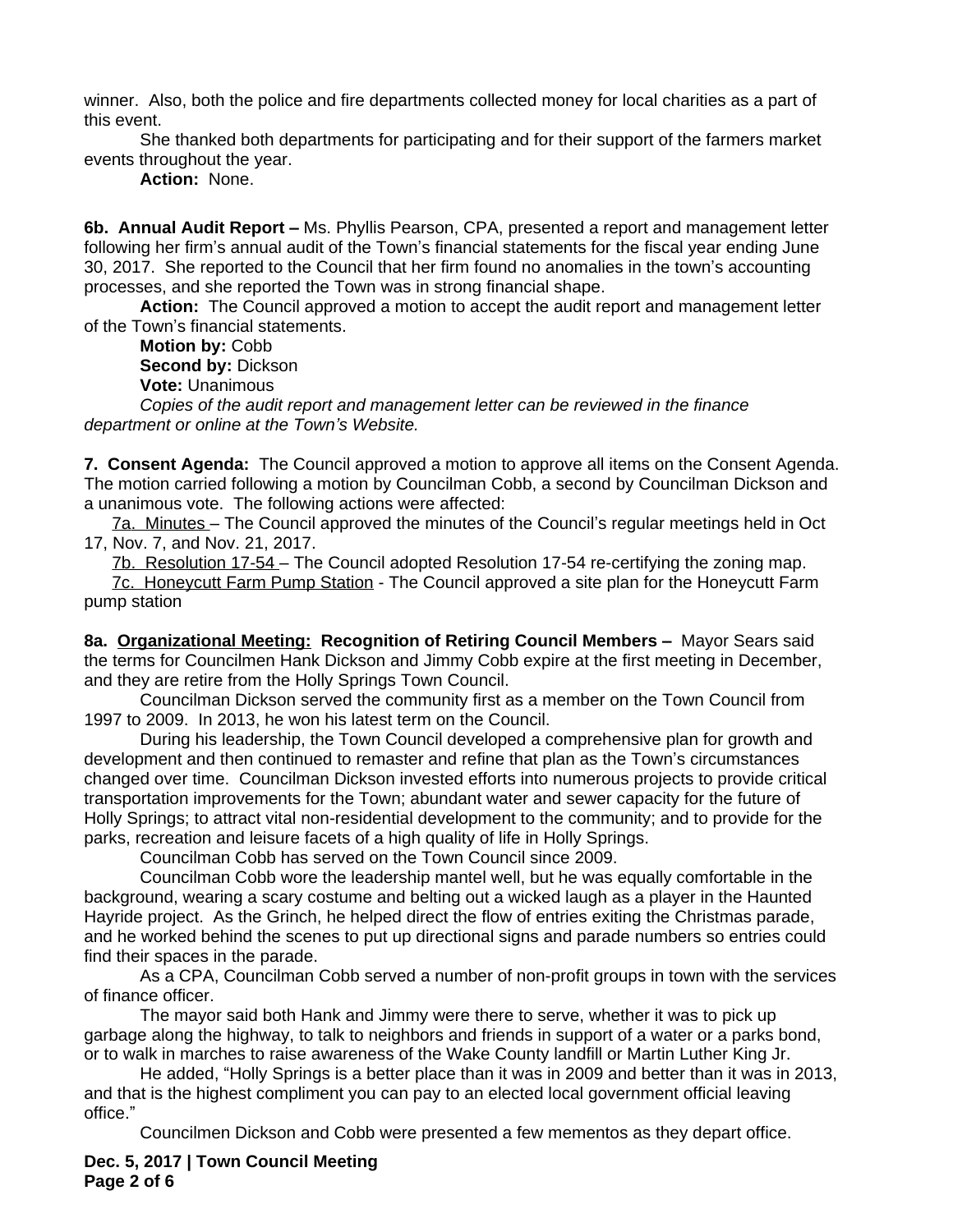## **Action:** None.

**8b. Organizational Meeting: Oaths of Office** – Ms. Powell explained that the Holly Springs Town Council is to hold an organizational meeting at the first regular meeting in December following a municipal election. During the Organizational Meeting, the newly-elected officials (including incumbents) are administered the Oath of Office.

Ms. Powell administered the oath of office to Mayor Dick Sears and Councilwoman-elect Christine Kelly, and Councilmen-elect Daniel Berry and Pete Villadsen.

A new quorum was established as the mayor and all five council members were present as the meeting resumed.

**Council Members Present:** Mayor Sears and Councilwomen Christine Kelly and Cheri Lee and Councilmen Tom O'Brien, Dan Berry and Pete Villadsen.

## **Council Members Absent:** None

**8c. Organizational Meeting: Election of Mayor Pro Tempore** – Mayor Sears explained that during the Organizational Meeting, the Council elects a vice chairman who is to act as mayor pro tempore, more commonly known as mayor pro tem. In case of the absence or disability of the mayor, the mayor pro tem shall act as mayor during the continuance of the absence or disability.

Mayor Sears said he supported Councilwoman Cheri Lee who had expressed interest in the position. He then opened the floor for nominations for mayor pro tem.

Councilman Tom O'Brien was nominated and elected by the Council.

**8d. Organizational Meeting: Appointment of Holly Springs Representatives** – Mayor Sears said that the Town Council is to appoint and/or reappoint representatives of Holly Springs to various board, commissions, committees and task forces.

He then reviewed a list of those who had expressed interest in individual positions.

Mayor Sears reported that the terms on these agency representatives would expire at the next Organizational Meeting in 2019.

Nominations to the agencies were as follows:

- Triangle J Council of Governments Board Member: **Councilman Pete Villadsen.**
- Triangle J Council of Governments Board Member Alternate: **Councilwoman Cheri Lee.**
- Transportation Advisory Committee of CAMPO: **Mayor Dick Sears as member and Councilwoman Christine Kelly as alternate.**
- Holly Springs Parks and Recreation Advisory Committee Ex Officio (non-voting) member. **Councilwoman Lee and Councilman O'Brien as alternate and events representative.**
- Holly Springs Technical Review Committee: **Councilman Dan Berry and Councilman O'Brien as alternate.**
- Civic Organization Grant Program Committee: **Council members Cheri Lee** and **Dan and Peter.**

 Transit Planning Advisory Committee: **Councilman Tom O'Brien Action:** The Council approved a motion to appoint the above-named officials to represent Holly Springs on area boards and commissions. **Motion By:** Villadsen

**Second By: Berry Vote:** Unanimous.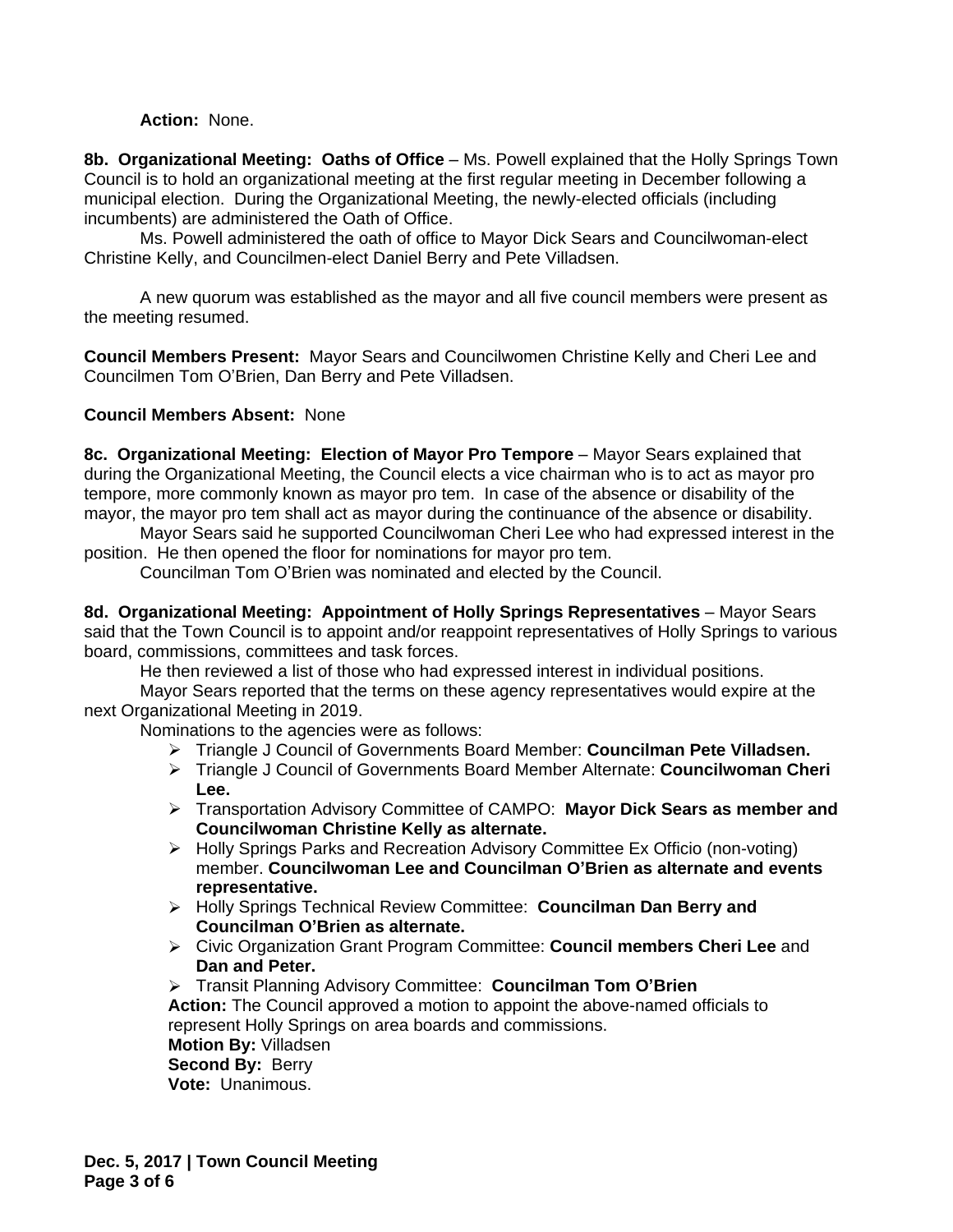**8e. Organizational Meeting: Town Council Meeting Calendar -** Mayor Sears said while the Town Council meets at 7 p.m. the first and third Tuesday of each month, an official calendar of these meetings is adopted by the Town Council and filed each year in the Town Clerk's office for the public. By adopting an official schedule each calendar year, the Town Council also has the opportunity to consider in advance any conflicts the regular meeting schedule may have with events or holidays and make changes to times or dates accordingly.

It appears the only possible conflict would be July 3, which falls before the July 4 holiday. If the council would like to cancel this meeting, now would be the time to do so.

Mayor Sears asked that the Town Council adopt the Calendar Year 2018 regular meeting schedule with or without changes, at the Council's discretion.

**Action:** The Council approved a motion to adopt the Calendar Year 2018 regular meeting schedule with the cancellation of the July 3th meeting.

**Motion By:** Villadsen **Second By:** O'Brien **Vote:** Unanimous. *A copy of the 2018 Town Council Regular Calendar is attached to these minutes.*

8f. Organizational Meeting: 2018 Retreat - Ms. Powell said that typically, the Holly Springs Town Council sets aside time each year in the late winter or early spring before budget preparation time begins to meet in focused retreat. Over the years, the accommodations and meeting space offered at Pine Needles Lodge in Southern Pines - while not overly luxurious - are nice enough and have suited the Council's needs.

She said that this is a Council retreat, and it is up to this board as to how it spends time investing in intensive planning and in building relationships with each other and staff members. Staff would like direction as to how to proceed because planning and logistics need to start yesterday.

For those who are new, this is what has been done in the past: The retreat begins Friday morning with breakfast on arrival, followed by an entire day of intense project and program overviews, planning and discussions. After a long day, staff and the Council enjoy dinner and leisure time Friday evening and then pick up again Saturday morning for at least a half day of work. Usually, Friday involves most key staff members and department directors, or a total of about 25 people; Saturday is usually just the Council and the management team, or a total of about 11 people. The Council always comes home to Holly Springs with a work plan and direction for staff.

What would the Council like to do this year? Do you have any ideas you would like to place on a developing retreat agenda? So far, we have: development behind Target… apartments or offices?; transportation bond; historic district; tree preservation/champion tree program or similar tree program.

Now is the time to make arrangements, whether at Pine Needles or other location. If we stick with Pine Needles, then availability is the first two Friday-Saturdays in February (at the winter rate.) Feb. 2-3 and Feb. 9-10. Staff conflicts exist with Feb. 16-17 and Feb. 23-24. If we step into March, then Pine Needles may not be preferable because the rates will go up significantly March 1.

**Action:** The Council gave staff direction to plan for a 2018 Retreat at Pine Needles for Feb. 9-10, 2018.

**9a. 05-DP-02-A04, OFM Building Addition** – Mr. Beard said OFM has requested approval to build an additional 78 parking spaces in association with land use changes inside the existing Warehouse/Office structure. The amount of dedicated office space in the building is proposed to increase from 8,225 to 20,000 square feet. Since the new office space is existing unused interior space, no decrease in the warehouse area has occurred. The 20,000 square feet of office space and 119,195 square feet of warehouse space combined would require 107 parking spaces. The applicant has proposed increasing their parking to 144 spaces in anticipation of additional office space conversion in the future.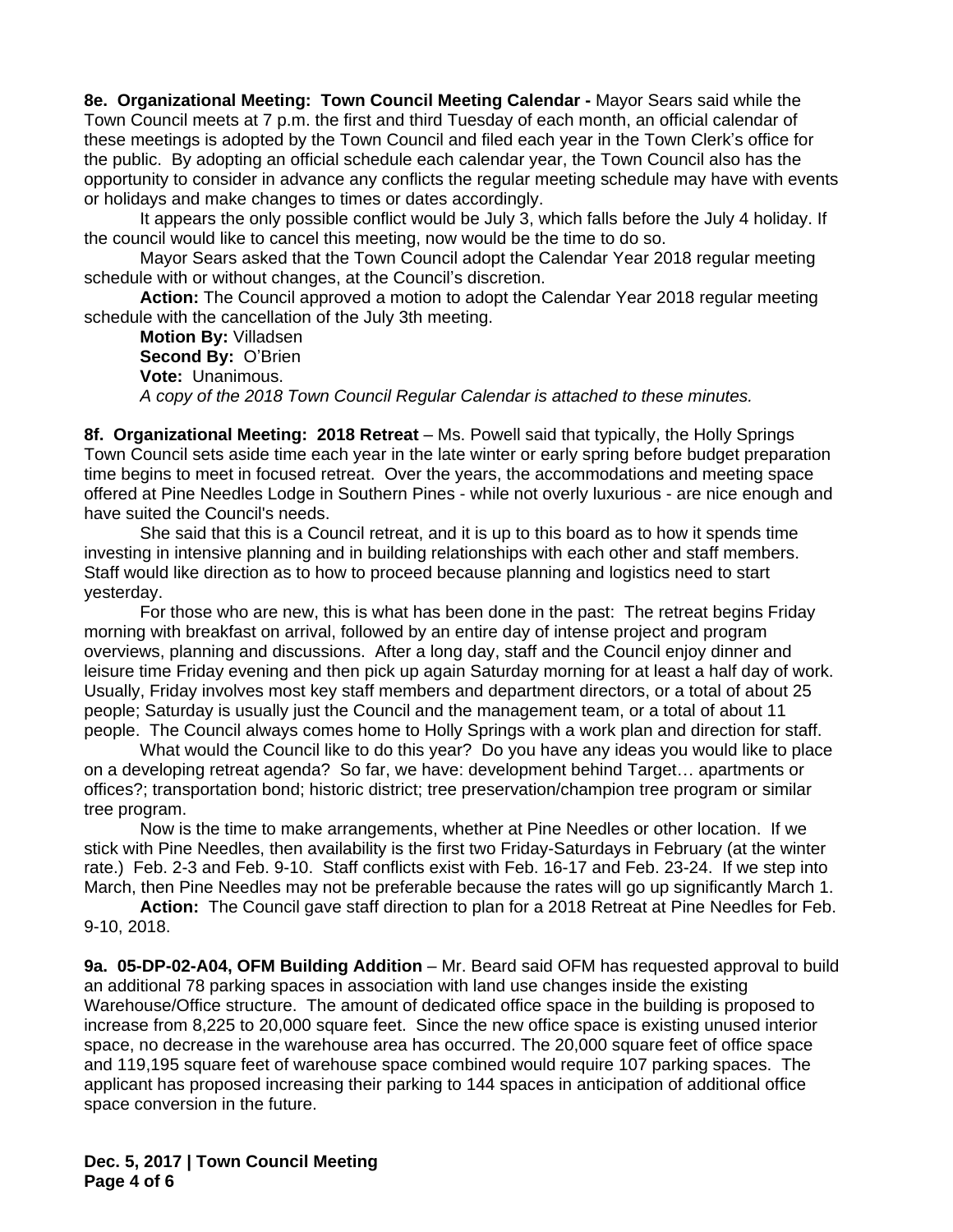Mr. Beard said in addition to a request for a development plan amendment, the applicant is requesting several waivers, which are outlined below: Waivers:

1. 17-WAV-24 – Waiver of Regulations of UDO Section 7.04, 4. Maximum Number of Off-Street Parking Spaces to allow 135% of the required parking.

2. 17-WAV-32 – Request to allow for a Waiver of Regulations of UDO Section 7.09 Waiver of Pedestrian Circulation and Vehicular Area Design Requirements to not be required to provide a functional sidewalk connection from the proposed additional parking area to the front door of the primary structure

**Action #1 of 3:** The Council approved a motion to make and accept the findings of fact to be recorded in the minutes for a waiver of regulations of UDO Section 7.04 E. 4. Maximum Number of Off-Street Parking Spaces (17-WAV-24) and a waiver of regulations of UDO Section 7.09 Pedestrian Circulation and Vehicular Area Design (17-WAV-32) for Development Plan Petition #05- DP-02-A04 for OFM Building Addition to allow 135% of the required parking and to not be required to provide a functional sidewalk connection from the proposed additional parking area to the front door of the primary structure as submitted by Thompson & Associates, dated Revised 10/23/2017.

**Motion by:** O'Brien **Second by:** Villadsen **Vote:** Unanimous *Copies of waivers findings of fact are attached to these minutes.*

**Action #2:** Having made the necessary findings of fact, a motion to approve waivers of UDO regulations, as follows:

17-WAV-24, a waiver of UDO Section 7.04, 4. Maximum Number of Off-Street Parking Spaces, to allow 135% of the required parking; and

17-WAV-32, a waiver of UDO Section 7.09 Waiver of Pedestrian Circulation and Vehicular Area Design Requirements to not be required to provide a functional sidewalk connection from the proposed additional parking area to the front door of the primary structure provided all office spaces are utilized by only primary tenant employees in association with Development Plan Petition #05- DP-02-A04.

**Motion by:** Villadsen **Second by: Berry Vote:** Unanimous

**Action #3:** The Council approved a motion to approve Development Plan #05-DP-02-A04 for OFM Building Addition as submitted by Thompson & Associates, dated 10/23/2017 with the following conditions:

- 1. All previous conditions of approval for *Holland Industrial Park Lots 8 & 9 OFM Flex* shall apply to this amendment.
- 2. All environmental permits must be obtained prior to construction drawing approval and/or issuance of a land disturbance permit for the entire project.

**Motion by:** Lee **Second by:** Kelly **Vote:** Unanimous

**9b. Utley Creek Greenway Connection Project -** Mr. Siebenbrodt said the Utley Creek Greenway Project will add 3,700 linear feet of greenway to complete the greenway link from W. Balletine Street to Avent Ferry Road, connecting the west side of Town to the east side of Town via an existing pedestrian tunnel that was constructed with the N.C. 55 Bypass.

The Town was approved to receive up to \$725,000, an 80/20 match (congestion mitigation and air quality funds from the Federal Highway Administration) for this project.